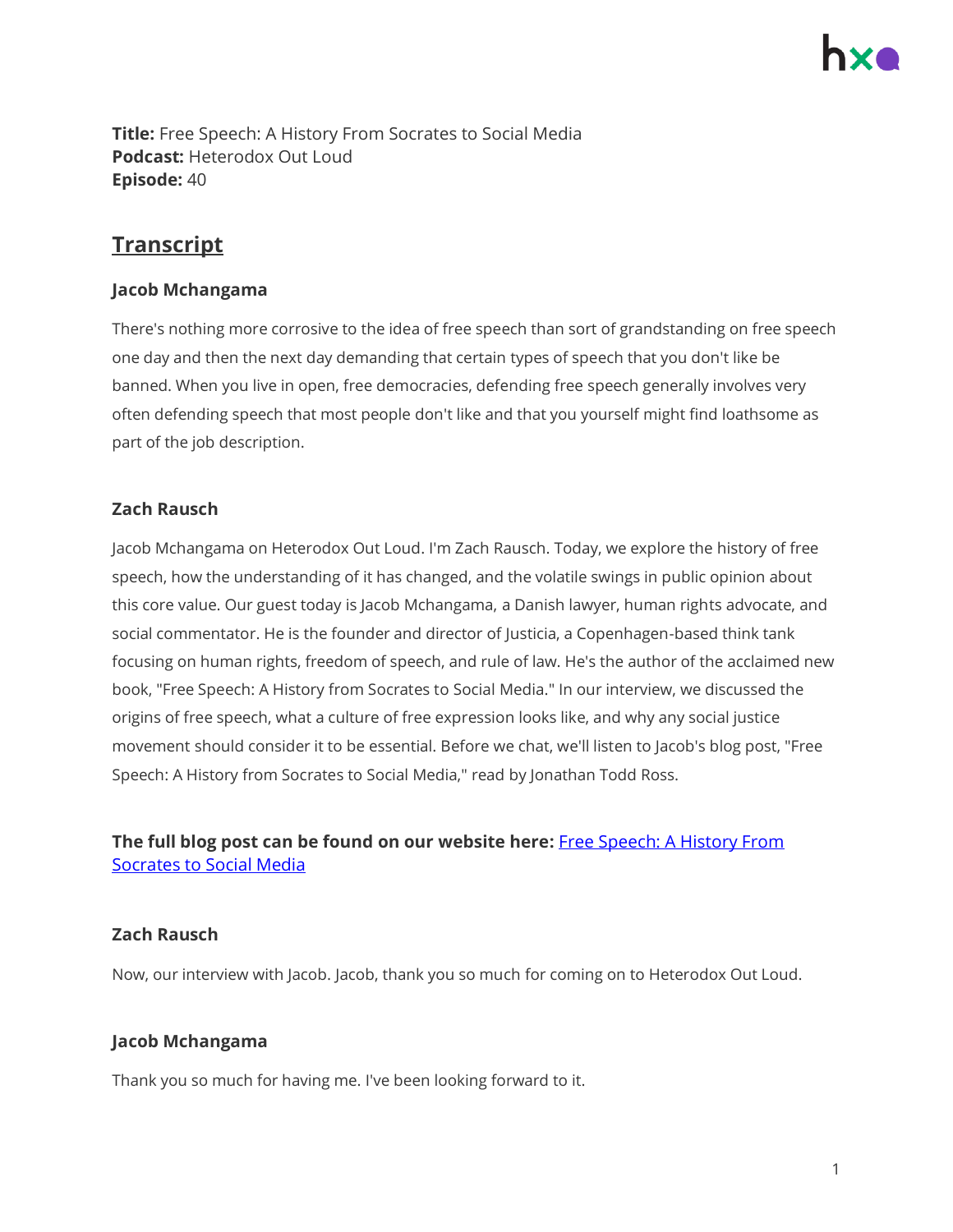

## **Zach Rausch**

We're going to be talking about a blog post that you wrote for us called, "Free Speech: A History from Socrates to Social Media," which is also the title of a very recent book that you just wrote that came out in March. So, before getting into the book and your core arguments, I just want to get a little bit about your story. Tell us how and why you came to write this book and what was the trajectory to this point.

#### **Jacob Mchangama**

I live and was born and raised in Copenhagen, Denmark, which is not exactly the most authoritarian state in the world. And so I grew up in a very secular, liberal society taking free speech for granted. And then in 2005, there was a Danish newspaper that published some cartoons depicting the Prophet Muhammad. And then suddenly sort of ancient conflicts over the relationship between free speech and religion that I think most Danes thought had been settled were sort of revived. But it also sort of changed the dynamics of the discussion because suddenly a lot of people who might normally see themselves as very secular and liberal and very much in favor of religion being criticized and mocked, had second thoughts and saw these cartoons as an abuse of free speech, punching down on a vulnerable minority, whereas the right, and I'm generalizing here obviously, sort of saw themselves as free speech absolutists. And then the dynamics changed again later on when the center-right government sort of restricted free speech in ways that were transparently aimed at Muslims or Muslim radical preachers. And then the right said, "Well, these restrictions on free speech are necessary to save free speech," whereas people on the left said, "Well, now we're compromising our values."

And so in 2017, I launched a podcast on the history of free speech and that ran for, I think, 41 episodes. And the book is really an attempt to boil the podcast down to a sort of coherent account of the history of free speech.

#### **Zach Rausch**

And so your passion for the subject, how much of it is your own intellectual curiosity and what's driving you?

## **Jacob Mchangama**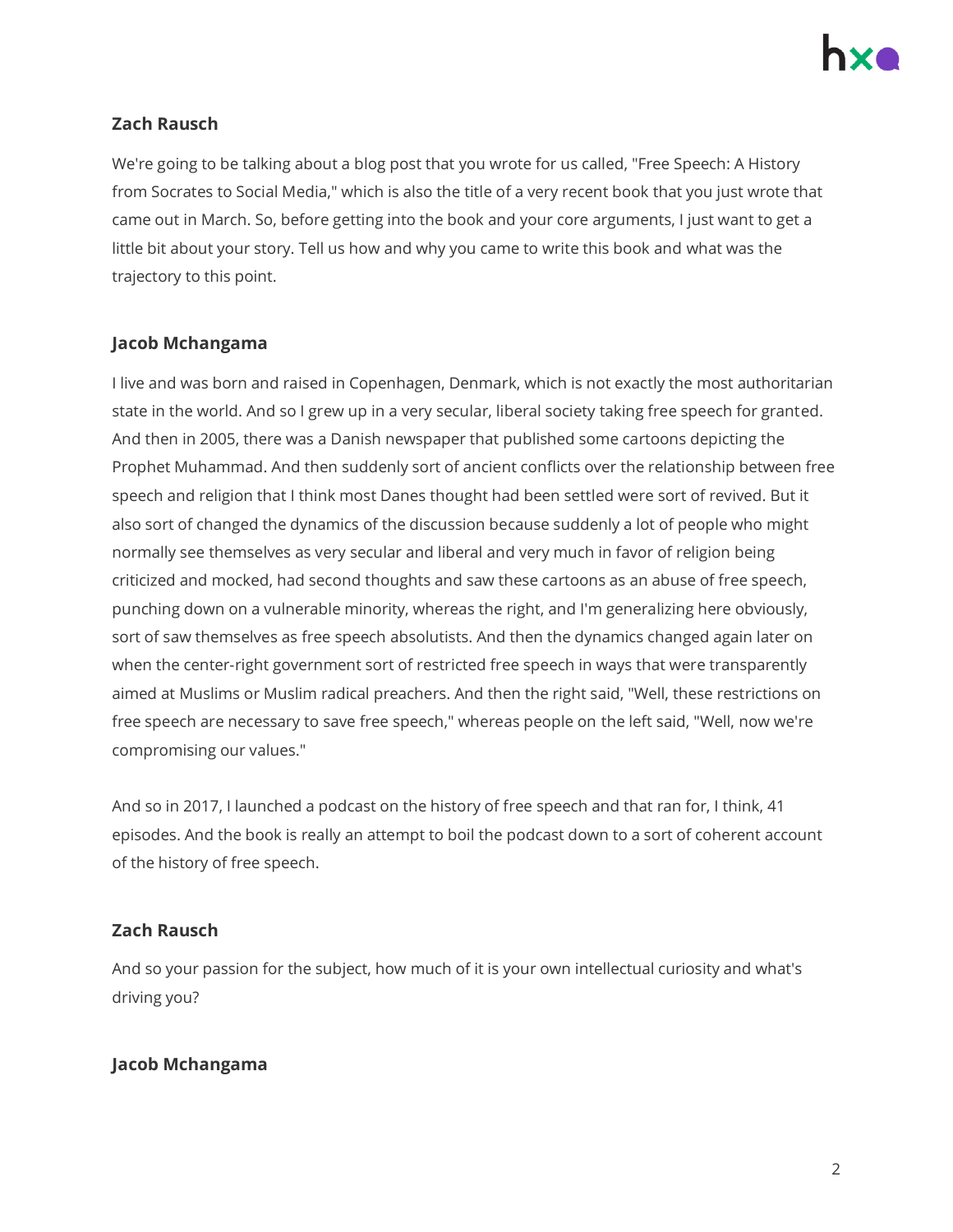

Yeah, the more I've studied free speech, the more it seems to me that it is, in fact, the most important and consequential right. Also, I think that free speech and equality are mutually reinforcing rather than mutually exclusive, as some people seem to argue. So I see free speech as perhaps the most powerful engine of human equality that we've ever stumbled upon and really the guarantor of all traditionally oppressed groups and minorities that want to in order for them to be able to advance the cause of equal dignity.

#### **Zach Rausch**

I really want to talk about that because I think that's extremely relevant to a lot of the work that we do at Heterodox Academy. Can you give us just kind of the big picture view of your book and maybe just some of the core arguments that you think are relevant to Heterodox Academy's audience, which is professors, students, and administrators at universities?

#### **Jacob Mchangama**

So I argue that free speech originates in the Athenian democracy, at least according to the available historical evidence. There might have been other, older civilizations that had free speech, but if so, the evidence just hasn't survived. The Athenian democracy is inseparable from their commitment to democracy and equality. Now, not equality according to our standards, because politically, it was only freeborn male citizens that could vote. And of course, the Athenians had slaves. But compared to just about everywhere else, it was a radically egalitarian where everyone, even the poor, had a voice, a direct voice, in political affairs. But they also had a broader concept of free speech called Parrhesia, or uninhibited speech, which was sort of a civic commitment to social dissent. You could poke fun at the gods, at mighty figures. And even though Socrates was ultimately executed due to very specific circumstances, for decades he would practice free speech in the agora of the marketplace in Athens, where he would sort of roast people in these humiliating intellectual strip teases. And so that type of egalitarian free speech I contrast with a more elitist conception of free speech that originated in Republican Rome.

So that's a much more top-down form of free speech that views ordinary people, the plebs, the ordinary commoners, as unworthy and perhaps even dangerous if they were allowed sort of a direct voice in affairs. So you need to have an elite that filters information. Those two concepts have been in conflict ever since. And we see it now in our digital age where social media and the Internet have really upended traditional gatekeepers.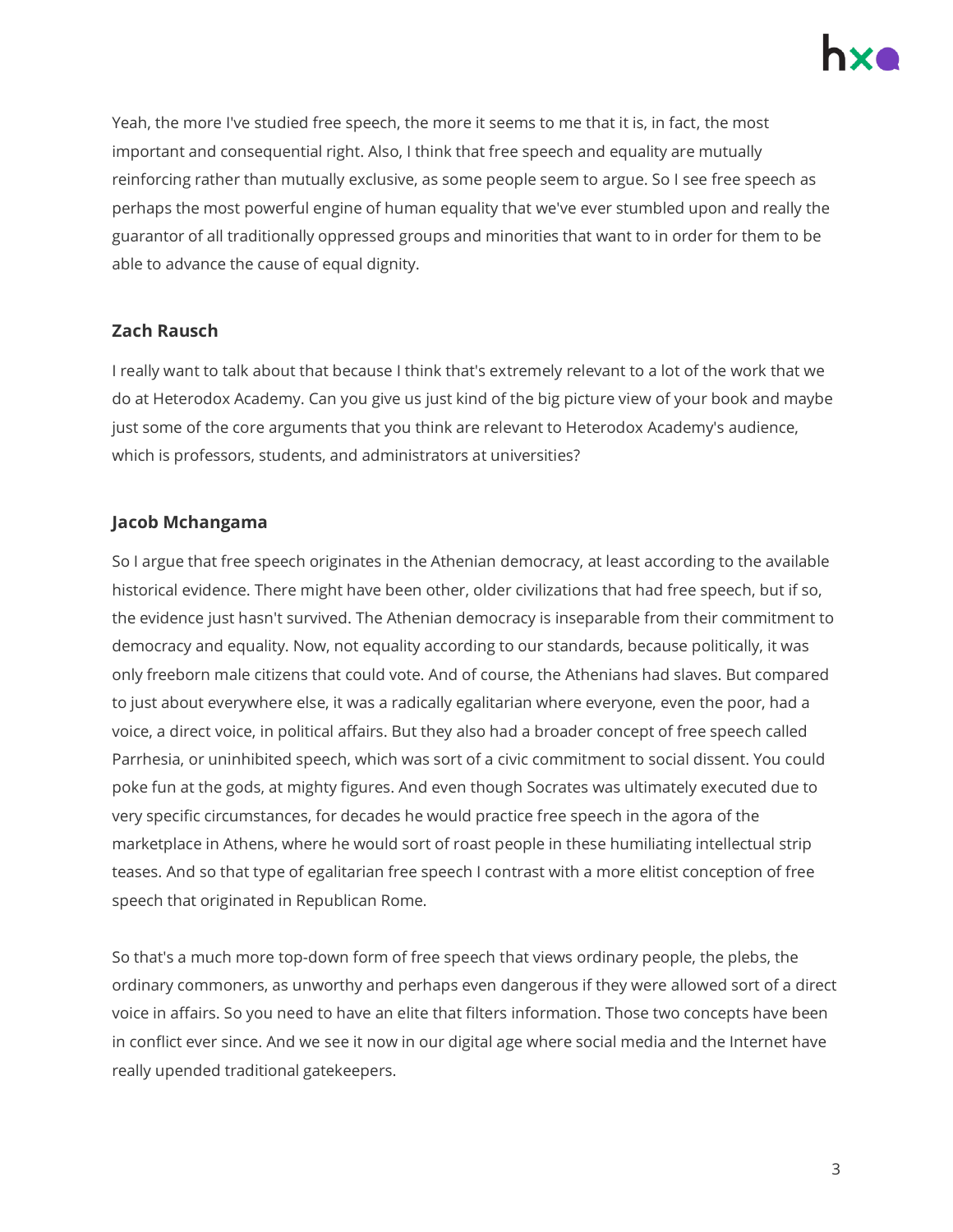## **Zach Rausch**

Do you feel like we are in a unique historical moment where there are particular challenges to free speech? How do you see the current moment in the long view?

## **Jacob Mchangama**

I think there are two ways of looking at it. There's one sort of positive outlook which would say Americans have never enjoyed a stronger legal protection under the First Amendment than in 2022 under the Roberts Court. Free speech is also protected in international human rights conventions. Even authoritarian governments have to pay lip service to the idea of free speech. And of course, the digital age has given us ample opportunities to access almost basically the entire knowledge of humankind. On the other hand, you could say that this golden age of free speech is in decline and that we're in a free speech recession because even democracies adopt more and more restrictions on free speech, especially in Europe. And in the U.S., the culture of free speech arguably is in decline. So the boomer generation would have a more sort of civil libertarian look at free speech and say that tolerance and acceptance of racist, even racist speech, goes hand in hand with tolerance for and acceptance of racial minorities. Younger generations have become more skeptical of that idea. And then, of course, you have a backlash against what is perceived to be sort of a cancel culture on the left in the terms of now very overt attempts by the right to legislate various forms of orthodoxies in education, even higher education.

So laws attempting to ban so called critical race theory that really go far into sort of purging various topics. So that, I think, is a very destructive dynamic.

## **Zach Rausch**

Can you talk a little bit more about the change that emerged? This generational change over time led to a shift in perceptions about the value of free speech.

## **Jacob Mchangama**

Yeah, it's a good question. I don't have an authoritative answer. I think that one of the reasons is that the boomer generation lived at a very particular time where you had a shift from you've lived and seen the consequences of Jim Crow, for instance, and seen the importance that free speech played in liberating or ensuring a much higher degree of equality. That free speech preceded some of the great landmark achievements of the civil rights movement and the civil rights movement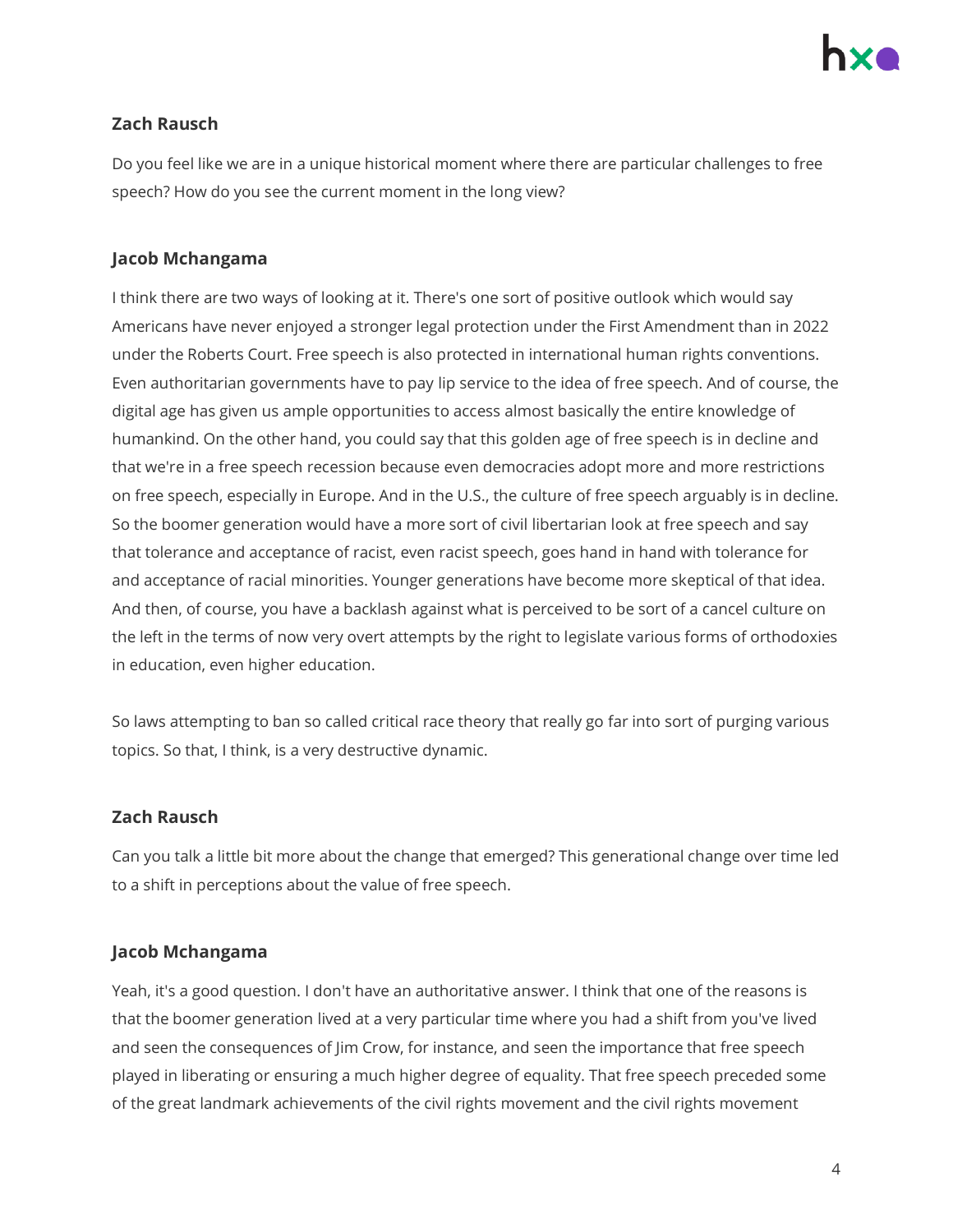

cherished the idea of free speech played an important role. But you also saw big differences, I think, in the culture of free speech, of sort of more liberal, civil libertarian attitudes that permitted Americans to say things that were not perhaps strictly illegal, but that could not be said openly about morals and sex and other things that were. Younger generation felt differently than their parents and grandparents. So in that sense, I think free speech was seen as inherent to sort of progress and liberalization emancipation and so on, whereas younger generations have come to take the benefits of free speech for granted. And they also live in an age of social media where the ugly sides of free speech have become much more visible.

And of course, there's also the fact that in the U.S., people on the right have perhaps used free speech in a partisan manner. So talking about free speech only when it comes to cultural threats from the left, but then not caring at all about challenges from the right.

#### **Zach Rausch**

I just want to hone in on just on one point here, which is the role of social media today and how that has created a different dynamic around speech that is somewhat new. And you can see hate speech more often online, but also all of the concerns about misinformation fake news. How do you think about these changing technologies?

#### **Jacob Mchangama**

I actually tend to think that free speech has its harms and its costs, and some of those are amplified by social media. I tend to think that the danger of social media is exaggerated. It's an ancient dynamic of elite panic. So every time that the institutional gatekeepers who have had a privileged access to shape the public sphere when their position is under attack, they tend to view it as a threat to the basic values and foundations of society. And so we've seen a lot of instances going back to the printing press where these disruptions have led to these kind of reactions. You could go back to the transatlantic telegraph, and the New York Times in 1858 would write that it was too fast and unsuited for truth. So basically, information would travel too fast. You could go to someone like Alexander Michael Jordan, who is a celebrated free speech advocate, who thought that the commercial radio was sort of enslaving the minds of people and should not be protected by the First Amendment. And you can even see changes by Barack Obama, hailed the Internet in 2006 as a junior senator, as an instrument that allowed him to say what he wanted without censorship.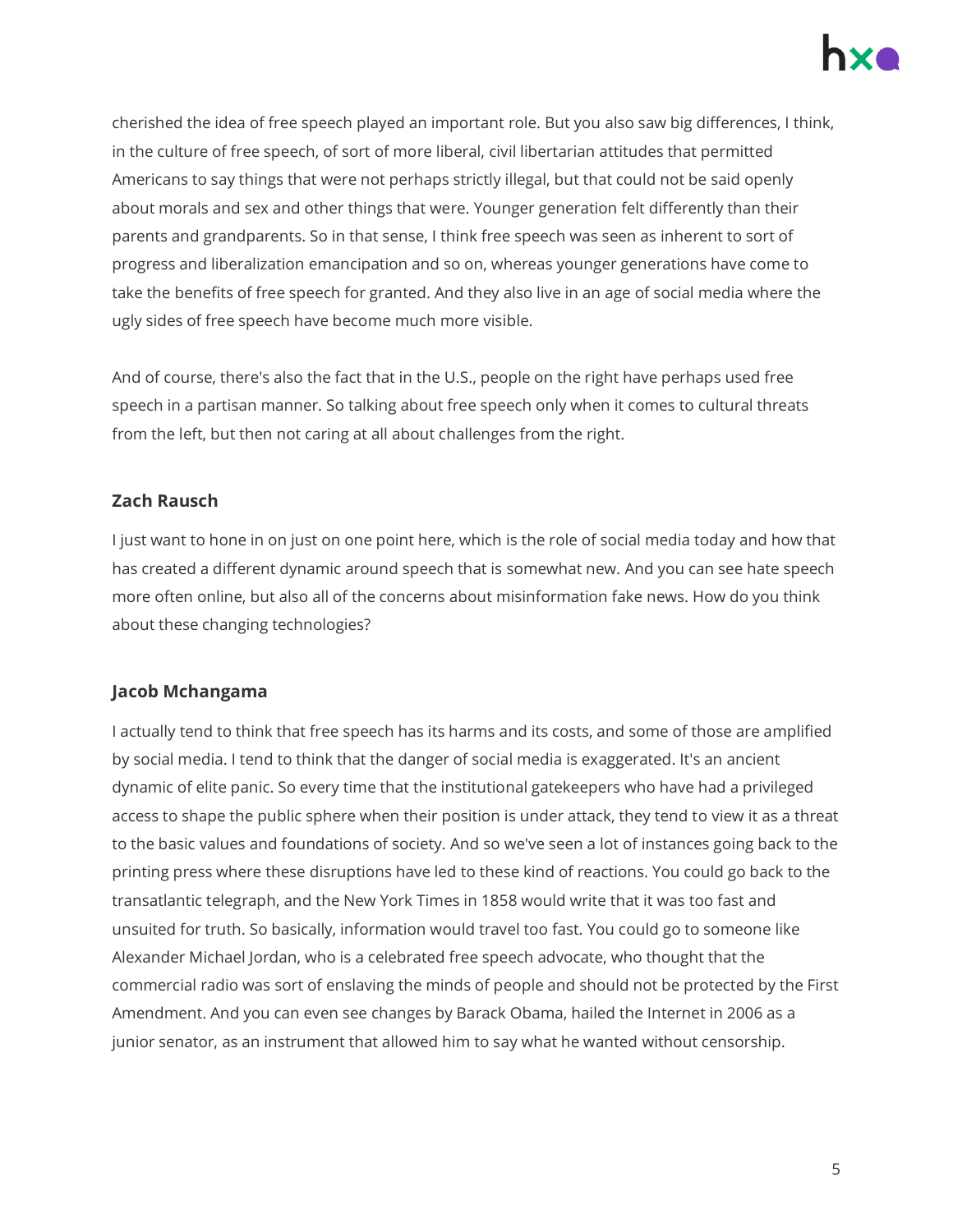

And he used social media to great effect in order to mobilize new voters in both 2008 and 2012. And then after the 2020 election, he saw online disinformation as the greatest threat against democracy. So you see institutional attitudes change. So there are problems, there are potential harms. I think the January 6 attack on the Capitol would not have occurred without social media. Social media was instrumental instead of spreading these conspiracy theories. So there can be harmful effects, just like pamphlets and radio have been used to incite genocide and pogroms and the like in the past. But I think that the harmful effects are often exaggerated, and we have a much less nuanced picture of social media and its effects before. And I think that, unfortunately, politicians and traditional media have a vested interest in portraying the problems of social media as more severe than they perhaps are, in the sense that traditional media have had their roles as those that shape the public sphere, the narrative, the truth, upended and lost revenue, ad revenue, and that politicians sense a loss of control.

#### **Zach Rausch**

Taking a historical view on free speech, what are some of the most important insights that we can take away from the history of free speech to understand the current moment that we are in?

## **Jacob Mchangama**

Sure, the whole conflict between egalitarian and elite is free speech. I think when you look at current controversies through that dynamic and through that prism, you can perhaps sometimes ask yourself, is this a real problem? Is it an exaggeration? And also to try to sort of break the connection between some speech may be dangerous and harmful. The intuitive solution is to say, well, then we need to ban it. But it does not necessarily follow that because speech may be harmful under certain circumstances, the laws restricting it will be an effective remedy, nor that it will not lead to unintended negative consequences that might be worse than the original problem you're trying to solve. And then when it comes to universities, then ever since universities originated in the Middle Ages, there have been these conflicts about what can be said at universities. Go back to 1917 in the U.S., Columbia fired two professors for opposing American involvement in World War I, and the New York Times was praising Colombia for its decision to root out radicalism and socialism and that academic freedom didn't involve dispensing poisonous ideas. And when you look at that today, everyone would say that, "Wow, that's an incredible degree of intolerance."

But maybe some of the ideas that some people want to purge from universities today will also be looked at by future generations as moral panics. And so, think twice about such solutions.